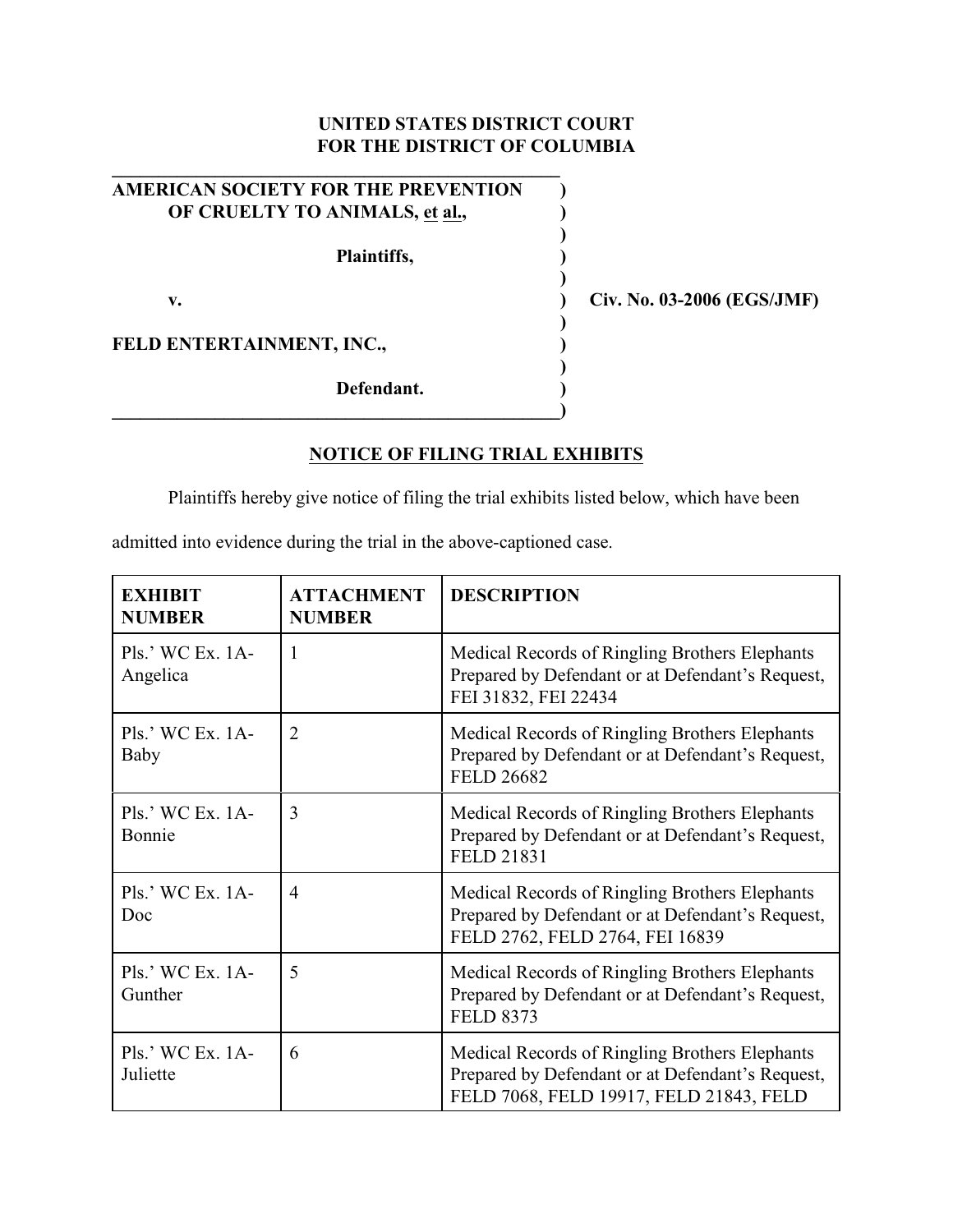|                            |                                                                                                                                                                                       | 2848, FELD 2850                                                                                                                      |
|----------------------------|---------------------------------------------------------------------------------------------------------------------------------------------------------------------------------------|--------------------------------------------------------------------------------------------------------------------------------------|
| Pls.' WC Ex. 1A-<br>PT     | $\overline{7}$                                                                                                                                                                        | Medical Records of Ringling Brothers Elephants<br>Prepared by Defendant or at Defendant's Request,<br>FEI 8407, FEI 20416, FEI 41271 |
| Pls.' WC Ex. 1A-<br>Romeo  | 8                                                                                                                                                                                     | Medical Records of Ringling Brothers Elephants<br>Prepared by Defendant or at Defendant's Request,<br>FELD 7597, FELD 21843          |
| Pls.' WC Ex. 1A-<br>Sarah  | 9                                                                                                                                                                                     | Medical Records of Ringling Brothers Elephants<br>Prepared by Defendant or at Defendant's Request,<br>FEI 50395, FEI 48055           |
| Pls.' WC Ex. 2A-<br>Jewell | This exhibit will<br>be filed with the<br>clerk on compact<br>disk. As it<br>exceeds 500<br>pages, the exhibit<br>is not in a format<br>that readily<br>permits electronic<br>filing. | Medical Records of the Elephant Jewell Prepared<br>by Defendant or at Defendant's Request                                            |
| Pls.' WC Ex. 2A-<br>Karen  | This exhibit will<br>be filed with the<br>clerk on compact<br>disk. As it<br>exceeds 500<br>pages, the exhibit<br>is not in a format<br>that readily<br>permits electronic<br>filing. | Medical Records of the Elephant Karen Prepared<br>by Defendant or at Defendant's Request                                             |
| Pls.' WC Ex. 2A-<br>Lutzi  | This exhibit will<br>be filed with the<br>clerk on compact<br>disk. As it<br>exceeds 500<br>pages, the exhibit<br>is not in a format<br>that readily<br>permits electronic            | Medical Records of the Elephant Lutzi Prepared<br>by Defendant or at Defendant's Request                                             |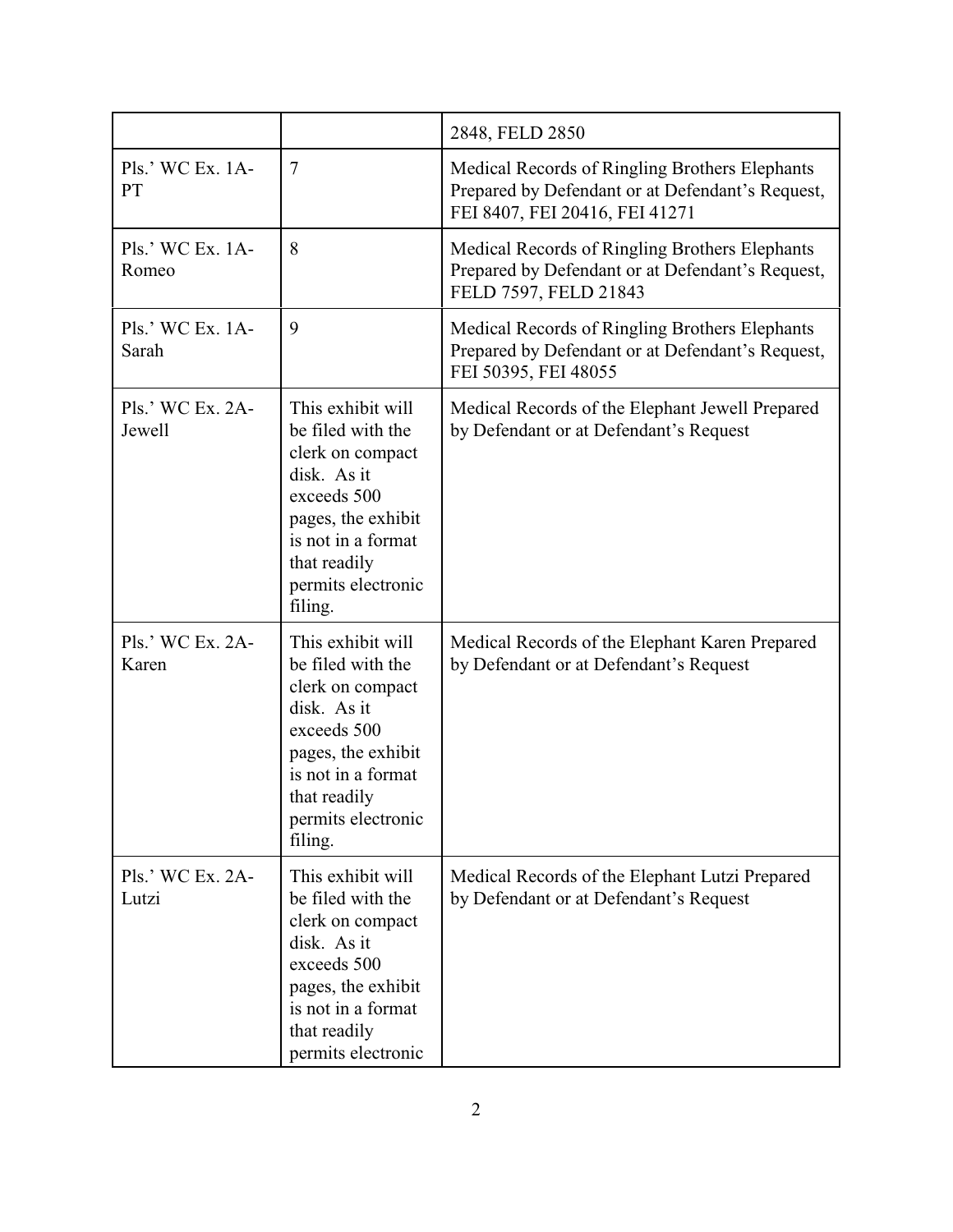|                            | filing.                                                                                                                                                                               |                                                                                           |
|----------------------------|---------------------------------------------------------------------------------------------------------------------------------------------------------------------------------------|-------------------------------------------------------------------------------------------|
| Pls.' WC Ex. 2A-<br>Mysore | This exhibit will<br>be filed with the<br>clerk on compact<br>disk. As it<br>exceeds 500<br>pages, the exhibit<br>is not in a format<br>that readily<br>permits electronic<br>filing. | Medical Records of the Elephant Mysore Prepared<br>by Defendant or at Defendant's Request |
| Pls.' WC Ex. 2A-<br>Nicole | This exhibit will<br>be filed with the<br>clerk on compact<br>disk. As it<br>exceeds 500<br>pages, the exhibit<br>is not in a format<br>that readily<br>permits electronic<br>filing. | Medical Records of the Elephant Nicole Prepared<br>by Defendant or at Defendant's Request |
| Pls.' WC Ex. 2A-<br>Susan  | This exhibit will<br>be filed with the<br>clerk on compact<br>disk. As it<br>exceeds 500<br>pages, the exhibit<br>is not in a format<br>that readily<br>permits electronic<br>filing. | Medical Records of the Elephant Susan Prepared<br>by Defendant or at Defendant's Request  |
| Pls.' WC Ex. 2A-<br>Zina   | This exhibit will<br>be filed with the<br>clerk on compact<br>disk. As it<br>exceeds 500<br>pages, the exhibit<br>is not in a format<br>that readily<br>permits electronic            | Medical Records of the Elephant Zina Prepared by<br>Defendant or at Defendant's Request   |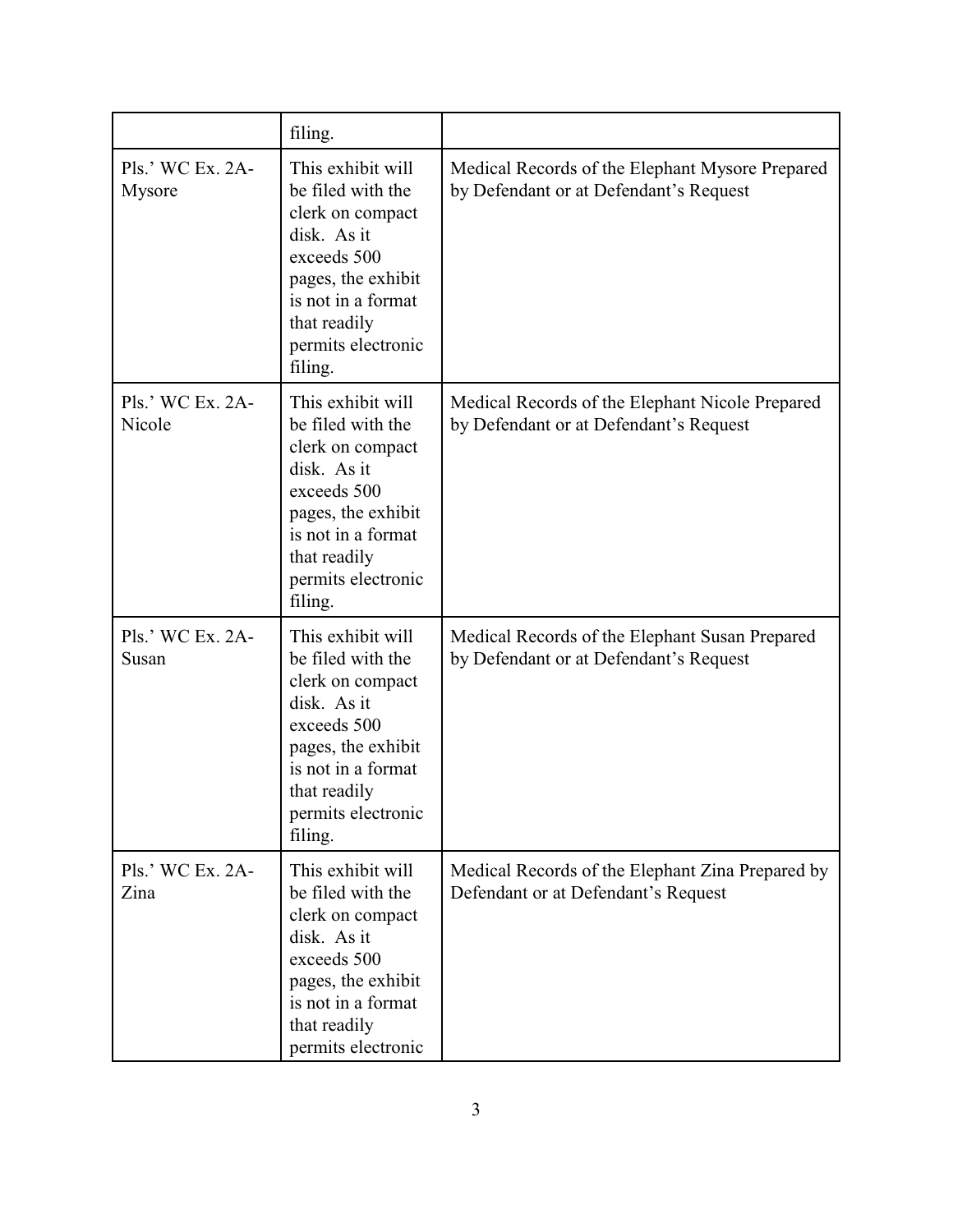|                  | filing. |                                                                                                                                                                                                           |
|------------------|---------|-----------------------------------------------------------------------------------------------------------------------------------------------------------------------------------------------------------|
| $PIs.'$ WC Ex. 4 | 10      | 1/16/99 Narrative written by Kristina Cox<br>Documenting the 1/7/99 and 1/8/99<br>Inspection of Ringling Brothers Blue Unit (PL<br>14244-14245)                                                           |
| Pls.' WC Ex. 12  | 11      | 7/24/04 Email from Heather Riggs to William<br>Lindsay, Ellen Wiedner, and Allison Case<br>regarding elephants (FEI 16614-16618)                                                                          |
| Pls.' WC Ex. 26  | 12      | 1/9/99 Affidavit of Robert Ridley (FELD 23386)                                                                                                                                                            |
| Pls.' WC Ex. 34  | 13      | Documents concerning the location and transfer of<br><b>Ringling Brothers elephants</b><br>$(2000 - 2005)$                                                                                                |
| Pls.' WC Ex. 44  | 14      | Blue Unit Elephant Husbandry Protocol (FEI<br>51888-51890)                                                                                                                                                |
| Pls.' WC Ex. 46  | 15      | Defendant's First and Supplemental Responses to<br>Plaintiffs' Interrogatories<br>$(6/9/04, 3/3/05, 1/31/07, and 1/30/08)$                                                                                |
| Pls.' WC Ex. 58  | 16      | 6/18/99 Elephant Daily Report (FEI 22576)                                                                                                                                                                 |
| Pls.' WC Ex. 59  | 17      | 2/27/01 Daily Animal Record (FEI 36878)                                                                                                                                                                   |
| Pls.' WC Ex. 60  | 18      | 8/2/01-8/13/01 Daily Animal Record (FEI 36713-<br>36723)                                                                                                                                                  |
| Pls.' WC Ex. 64  | 19      | Itineraries for Ringling Brothers Red and Blue<br>Units (2001-2007)                                                                                                                                       |
| Pls.' WC Ex. 66  | 20      | 5/3/99 Daily Animal Report (FEI 22645)                                                                                                                                                                    |
| Pls.' WC Ex. 67  | 21      | 10/17/99 Daily Animal Report (FEI 22670)                                                                                                                                                                  |
| Pls.' WC Ex. 68  | 22      | 10/22/99 Daily Animal Report (FEI 22672)                                                                                                                                                                  |
| Pls.' WC Ex. 82  | 23      | Complaint, ASPCA et al. v. Feld Entertainment,<br>Inc. et al., Civ. No. 03-<br>2006 (EGS/JMF)<br>Supplemental Complaint ASPCA et al. v. Feld<br>Entertainment, Inc. et al., Civ. No.<br>03-2006 (EGS/JMF) |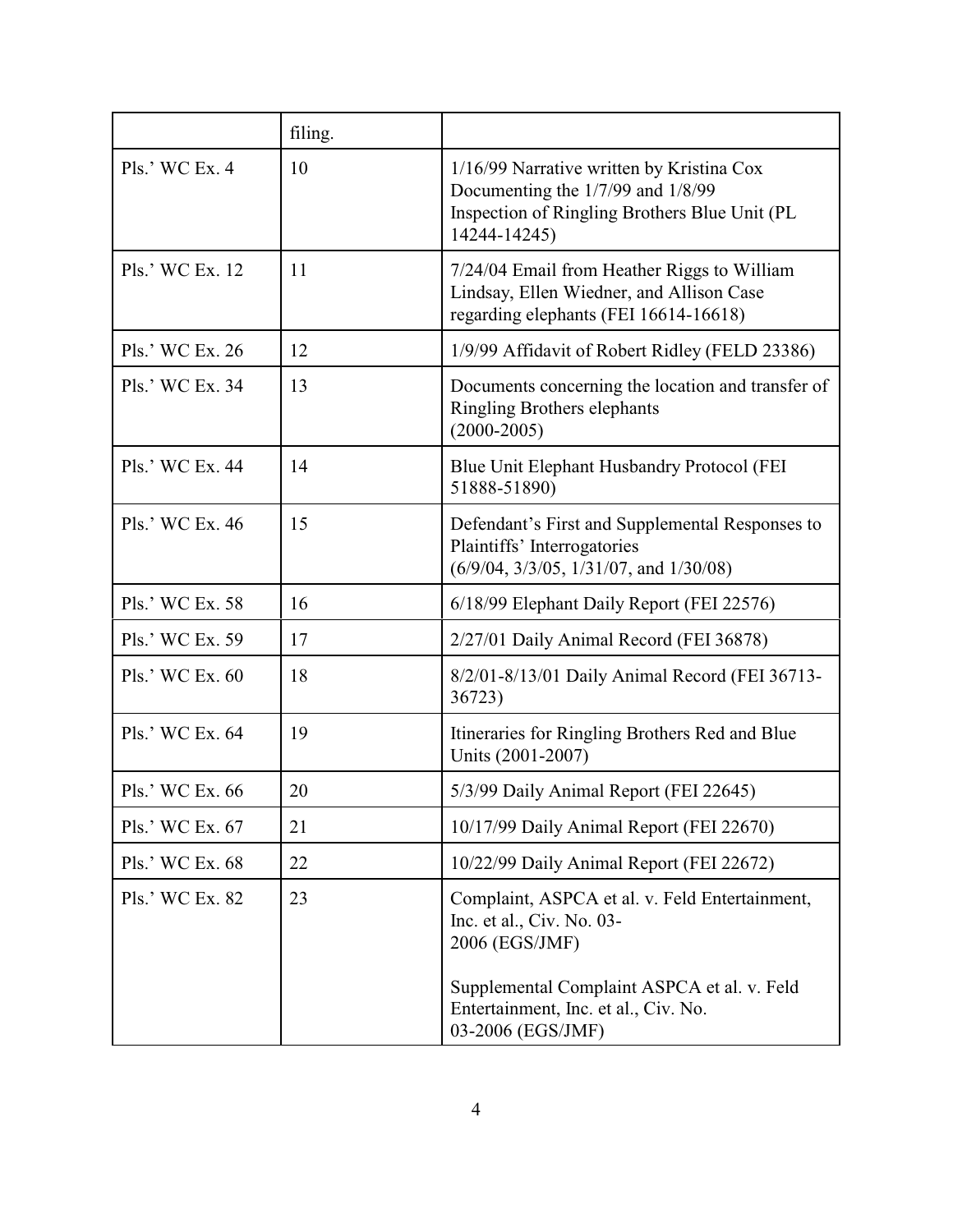| Pls.' WC Ex. 83   | 24                                                                                                                                                                          | 5/14/02 Invoice, Check Request, and Check<br>concerning the purchase of 40<br>bullhooks for \$12,000 from Charlie Gray (FELD<br>3295-3297)                                                                                                                                            |
|-------------------|-----------------------------------------------------------------------------------------------------------------------------------------------------------------------------|---------------------------------------------------------------------------------------------------------------------------------------------------------------------------------------------------------------------------------------------------------------------------------------|
| Pls.' WC Ex. 99A  | 25                                                                                                                                                                          | 2006 Ringling Brothers and Barnum & Bailey<br>Animal Care Brochure (PL 15735)                                                                                                                                                                                                         |
| Pls.' WC Ex. 102A | 26                                                                                                                                                                          | Documents reflecting the TB status of Ringling<br>Brothers Elephants, pages 441-443                                                                                                                                                                                                   |
| Pls.' WC Ex. 106  | 27                                                                                                                                                                          | 9/7/00 Inspection Report of Ringling Brothers<br>(FEI 629)                                                                                                                                                                                                                            |
| Pls.' WC Ex. 107  | 28                                                                                                                                                                          | 5/3/06 Inspection Report of Ringling Brothers<br>CEC (PL 13566)                                                                                                                                                                                                                       |
| Pls.' WC Ex. 108  | 29                                                                                                                                                                          | 6/9/98 Inspection Report of Ringling Brothers<br>CEC (FELD 063-064)                                                                                                                                                                                                                   |
| Pls.' WC Ex. 113J | 30                                                                                                                                                                          | Curriculum Vitae of Dr. Philip Ensley                                                                                                                                                                                                                                                 |
| Pls.' WC Ex. 113K | 31                                                                                                                                                                          | Appendix C to the Expert Report of Dr. Philip<br>Ensley (Inspection Photographs)                                                                                                                                                                                                      |
| Pls.' WC Ex. 113L | 32                                                                                                                                                                          | Summaries of Medical Records Review from the<br>Expert Report of Dr. Philip Ensley                                                                                                                                                                                                    |
| Pls.' WC Ex. 135B | This exhibit will<br>be filed with the<br>clerk on compact<br>disk. As video<br>footage, the<br>exhibit is not in a<br>format that readily<br>permits electronic<br>filing. | Compilation of Defendant Video Footage<br>(Provided to Defendant on 6/10/08)<br>FEI 45189, FEI 45221, FEI 45190, FEI 45191,<br>FEI 40964, FEI 40973, FEI 45229, FEI 45233, FEI<br>45193, FEI 45204, FEI 45245, FEI 45194, FEI<br>45196, FEI 45198, FEI 45215, FEI 45216, FEI<br>40966 |
| Pls.' WC Ex. 142E | This exhibit will<br>be filed with the<br>clerk on compact<br>disk. As video<br>footage, the<br>exhibit is not in a<br>format that readily<br>permits electronic<br>filing. | Video footage of the Rule 34 Inspection at the<br>Center for Elephant Conservation outside Polk<br>City, Florida (11/29/07), 2:10:00 - 2:19:00                                                                                                                                        |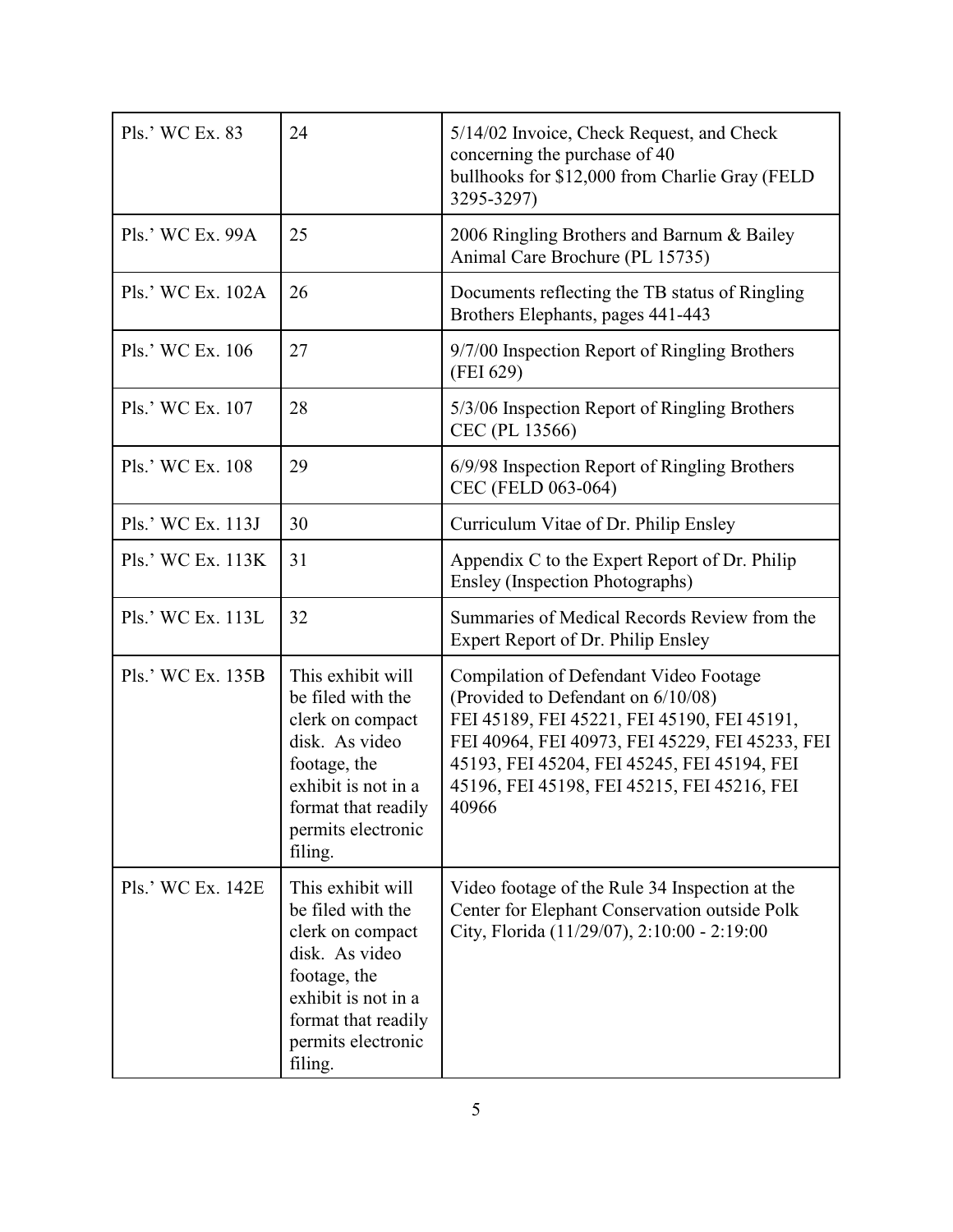| Pls.' WC Ex. 143E | This exhibit will<br>be filed with the<br>clerk on compact<br>disk. As video<br>footage, the<br>exhibit is not in a<br>format that readily<br>permits electronic<br>filing. | Video footage of the Rule 34 Inspection of the<br>Blue Unit in Auburn Hills, Michigan (11/13/07),<br>$1:07:45 - 1:07:59$                                                                                                                                                                                                                                                                                                                                                                                                                                                                                        |
|-------------------|-----------------------------------------------------------------------------------------------------------------------------------------------------------------------------|-----------------------------------------------------------------------------------------------------------------------------------------------------------------------------------------------------------------------------------------------------------------------------------------------------------------------------------------------------------------------------------------------------------------------------------------------------------------------------------------------------------------------------------------------------------------------------------------------------------------|
| Pls.' WC Ex. 143G | This exhibit will<br>be filed with the<br>clerk on compact<br>disk. As video<br>footage, the<br>exhibit is not in a<br>format that readily<br>permits electronic<br>filing. | Video footage of the Rule 34 Inspection of the<br>Blue Unit in Auburn Hills, Michigan (11/13/07),<br>$4:37:15 - 6:27:09$                                                                                                                                                                                                                                                                                                                                                                                                                                                                                        |
| Pls.' WC Ex. 169  | 33                                                                                                                                                                          | Chart B - Elephants Owned by Feld Entertainment<br>as of 9/5/06 (based entirely on information<br>obtained from Feld Entertainment.)                                                                                                                                                                                                                                                                                                                                                                                                                                                                            |
| Pls.' WC Ex. 170  | 34                                                                                                                                                                          | Documents Relating to the Asian Elephant<br>"Jewell," FELD 2828, FELD 6969, FELD 6971,<br><b>FELD 6980</b>                                                                                                                                                                                                                                                                                                                                                                                                                                                                                                      |
| Pls.' WC Ex. 171A | 35                                                                                                                                                                          | Designated Dep. Tr. James Andacht (1/30/08),<br>with plaintiffs' designations highlighted: 9:07-<br>10:01; 14:07- 14:13; 43:17- 43:19; 58:06- 58:20;<br>72:21-75:03; 75:06-75:07; 75:15-75:17; 76:07<br>$-76:19$ ; $77:21-78:14$ ; $88:10-88:16$ ; $90:04-94:11$ ;<br>94:12-98:05; 103:04-105:22; 162:16-163:10;<br>175:01-177:02; 179:07-179:17; 185:02-189:08;<br>196:06-196:13; 197:02-197:03; 197:10-197:13;<br>212:06-212:21; 213:13-213:15; 214:19-215:04;<br>217:10-218:19; 227:12-227:18; 227:19-231:12;<br>237:12-244:01; 247:02-247:06; 250:11-250:15;<br>250:16-253:18; 255:03-257:21; 260:19-261:01 |
| Pls.' WC Ex. 171B | This exhibit will<br>be filed with the<br>clerk on compact<br>disk. As video                                                                                                | Plaintiffs' Designated Video Footage of<br>Deposition of James Andacht (1/30/08), 90:04-<br>94:11; 94:12- 98:05; 103:04- 105:22; 175:01-<br>177:02; 179:07- 179:17; 185:02- 189:08; 227:19-                                                                                                                                                                                                                                                                                                                                                                                                                     |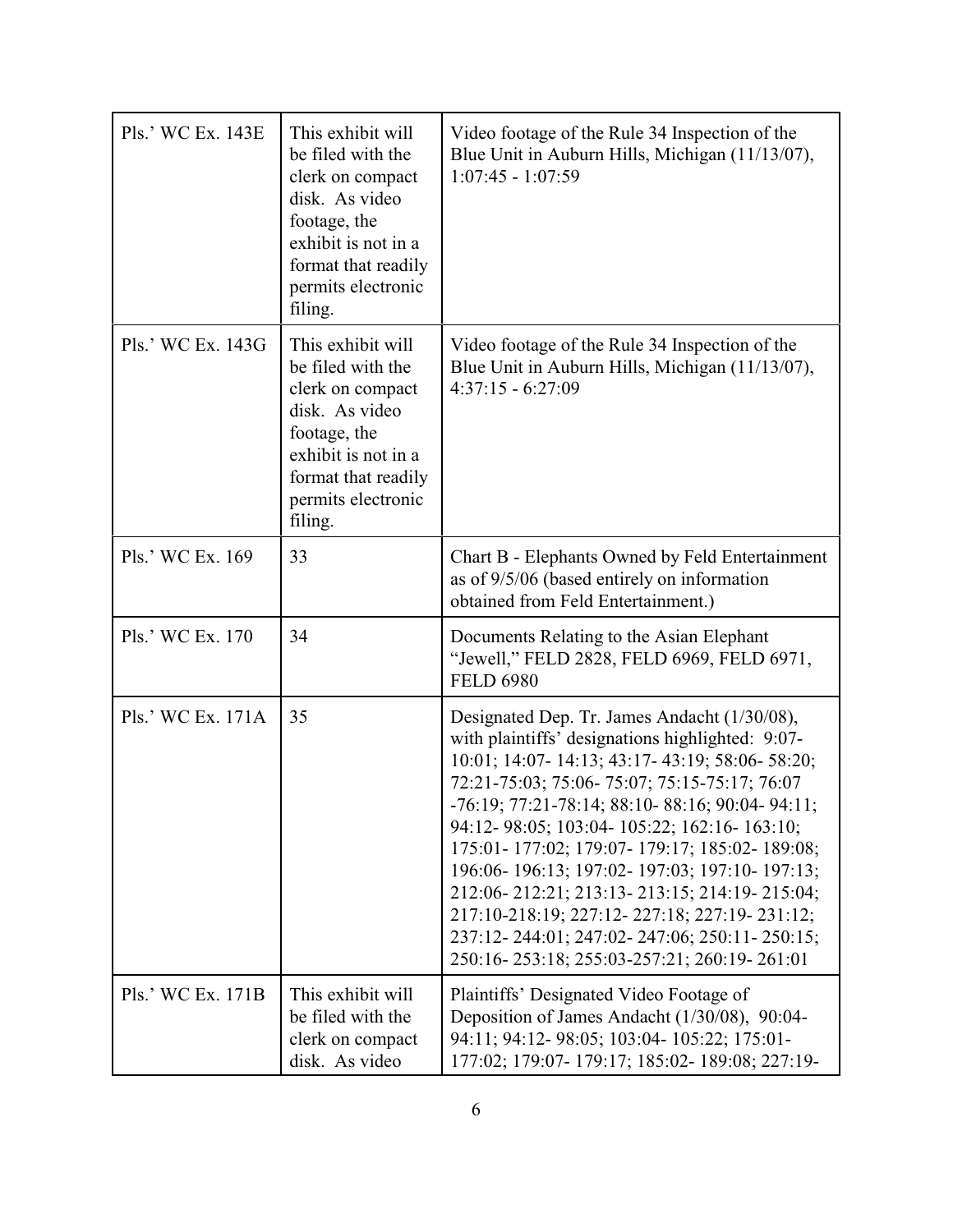|                   | footage, the<br>exhibit is not in a<br>format that readily<br>permits electronic<br>filing.                                                | 231:12; 237:12-244:01.                                                                                                                                                                                                                                                                                                                                                                                                                                                                                                                                                                                                                                                                                                                        |
|-------------------|--------------------------------------------------------------------------------------------------------------------------------------------|-----------------------------------------------------------------------------------------------------------------------------------------------------------------------------------------------------------------------------------------------------------------------------------------------------------------------------------------------------------------------------------------------------------------------------------------------------------------------------------------------------------------------------------------------------------------------------------------------------------------------------------------------------------------------------------------------------------------------------------------------|
| Pls.' WC Ex. 172  | 36                                                                                                                                         | Designated Dep. Tr. Kenneth Feld (1/16/08), with<br>plaintiffs' designations highlighted: 192:15<br>-193:01; 193:04-193:06; 193:16-194:13; 195:01<br>-195:02; 195:15-195:21; 196:06-196:09; 199:16<br>$-200:01; 200:14-200:15; 97:08 -100:04; 108:16$<br>-109:15; 110:14-110:20; 120:20-122:19;<br>177:02-177:04; 192:15-193:06; 199:16-200:15;<br>201:05-202:07; 205:07-206:01; 218:03-218:06.                                                                                                                                                                                                                                                                                                                                               |
| Pls.' WC Ex. 173  | 37                                                                                                                                         | Designated Dep. Tr. Brian French (11/6/08), with<br>plaintiffs' designations highlighted: 142:08<br>-142:19; 156:04-157:19; 164:04-165:02; 190:13<br>-190:15; 193:07-194:07; 194:08; 195:13-196:01;<br>196:13-196:17.                                                                                                                                                                                                                                                                                                                                                                                                                                                                                                                         |
| Pls.' WC Ex. 174A | 38                                                                                                                                         | Designated Dep. Tr. Joseph Jr. Frisco (12/7/07),<br>with plaintiffs' designations highlighted: 33:18-<br>34:07; 34:16- 35:22; 47:22- 48:02; 48:14- 49:10;<br>50:22- 51:05; 65:22- 67:05; 69:05- 69:17; 113:06-<br>113:09; 114:03-114:13; 122:12-15; 131:22-<br>133:13; 133:21-134:14; 163:03- 164:11; 182:6-<br>22; 183:1-15; 184:08-184:18; 192:19- 193:12;<br>243:07-244:09; 251:18-251:22; 253:02-253:19;<br>254:10-254:21; 270:04-271:05; 272:11-272:20;<br>277:15-278:07; 304:09-305:01; 306:02-306:14;<br>307:01-307:04; 308:20-308:22; 311:03; 319:02-<br>321:16; 324:04- 325:18; 328:05- 328:16; 335: 05-<br>335: 17; 336:01- 336:15; 337:22-338:02; 339:04-<br>340:13; 342:10- 342:16; 343:12- 343:21; 345:3-<br>16; 357:04- 357:20. |
| Pls.' WC Ex. 174B | This exhibit will<br>be filed with the<br>clerk on compact<br>disk. As video<br>footage, the<br>exhibit is not in a<br>format that readily | Plaintiffs' Designated Video Footage of<br>Deposition of Joseph Jr. Frisco $(12/7/07)$ : 163:03-<br>164:11; 277:15-278:07; 319:02-321:16; 324:04-<br>325:18; 328:05- 328:16; 336:01- 336:15; 339:04-<br>340:13; 342:10- 342:16; 343:12- 343:21; 357:04-<br>357:20.                                                                                                                                                                                                                                                                                                                                                                                                                                                                            |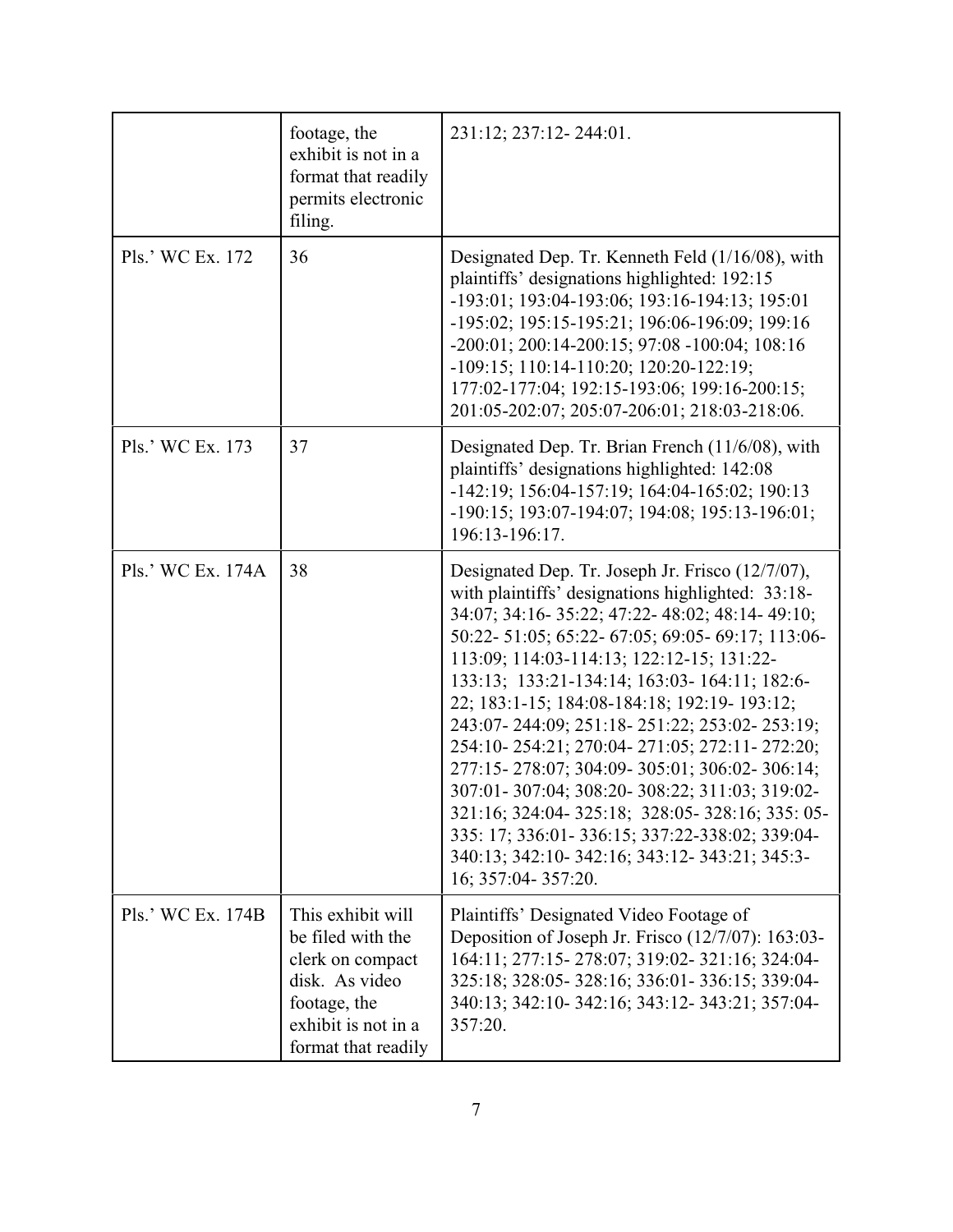|                   | permits electronic<br>filing. |                                                                                                                                                                                                                                                                                                                                                                                                                                                                                                                                                                                                                                                                                                                                                                                                                                                                |
|-------------------|-------------------------------|----------------------------------------------------------------------------------------------------------------------------------------------------------------------------------------------------------------------------------------------------------------------------------------------------------------------------------------------------------------------------------------------------------------------------------------------------------------------------------------------------------------------------------------------------------------------------------------------------------------------------------------------------------------------------------------------------------------------------------------------------------------------------------------------------------------------------------------------------------------|
| Pls.' WC Ex. 175  | 39                            | Designated Dep. Tr. Gary Jacobson<br>$(10/24/07)$ , with plaintiffs' designations<br>highlighted: 20:10-20:13; 20:17-20:18; 21:10<br>-21:11; 21:14-21:15; 22:21-23:02; 23:15-23:22;<br>24:04-24:07; 28:19-30:14; 80:17-81:03; 84:13<br>-84:16; 104:05-105:05; 153:01-153:06; 153:09;<br>153:13-153:14; 154:14-155:01; 155:05-156:20;<br>157:01-157:03; 158:01-158:07; 158:11-158:15;<br>159:01-159:19; 160:01-162:11; 162:18-163:21;<br>164:04-164:14; 173:15-173:17; 197:12-198:09;<br>199:01-199:19; 200:06-200:11; 218:22-219:02;<br>219:06-219:09; 239:21-240:11; 241:08-243:02;<br>243:07-244:13; 244:14-245:17; 246:18-246:20;<br>271:12-271:20; 273:19-274:02; 275:04-276:18;<br>277:13-278:21; 279:19-280:05; 280:09-280:22;<br>281:09-281:11; 314:01-314:07.                                                                                          |
| Pls.' WC Ex. 176  | 40                            | Designated Dep. Tr. Gary Jacobson (11/20/07),<br>with plaintiffs' designations highlighted: 29:02<br>-29:11; 48:21-49:03; 49:11-49:13; 49:19-49:20;<br>82:03-82:13; 82:18-83:09; 84:19-84:22; 85:13<br>$-85:20; 96:05-96:17.$                                                                                                                                                                                                                                                                                                                                                                                                                                                                                                                                                                                                                                  |
| Pls.' WC Ex. 177A | 41                            | Designated Dep. Tr. Troy Metzler (7/25/06), with<br>plaintiffs' designations highlighted: 5:14-5:18;<br>30:04-31:09; 32:17-32:19; 54:18-55:14; 62:18-<br>63:03; 63:08- 63:11; 63:15- 64:20; 81:08- 81:16;<br>87:17-88:08; 93:05-95:07; 101:08-101:13;<br>103:19 - 104:02; 107:02 - 107:14; 110:03 - 110:11;<br>110:15-111:14; 124:13- 125:03; 126:06- 126:18;<br>127:22-130:21; 133:02-133:10; 136:07-136:15;<br>138:12-138:18; 138:19-148:17; 186:20-187:06;<br>189:14-189:21; 189:22-190:20; 191:09-191:11;<br>193:09-193:15; 193:18-193:22; 194:13-194:19;<br>197:20-197:22; 199:07-200:03; 204:04-204:15;<br>208:05-208:17; 209:07-209:16; 209:20-211:14;<br>222:14-223:20; 224:20-225:04; 225:11-225:22;<br>226:11-231:12; 246:19-247:03; 259:03-259:06;<br>259:21-260:01; 305:04-305:07; 305:14-305: 18;<br>342:02-342:20; 358:15-358:19; 368:12-368:15. |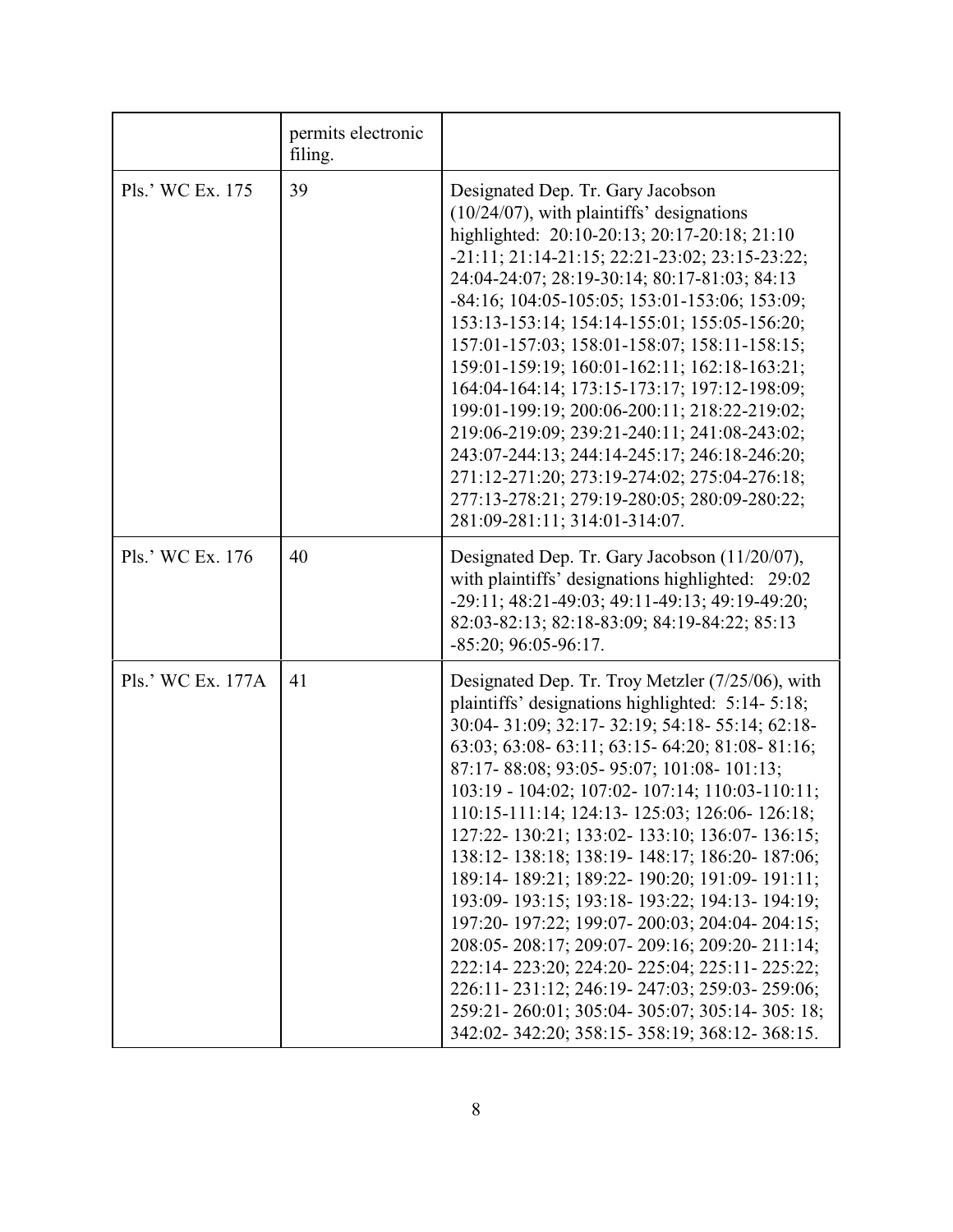| Pls.' WC Ex. 177B | This exhibit will<br>be filed with the<br>clerk on compact<br>disk. As video<br>footage, the<br>exhibit is not in a<br>format that readily<br>permits electronic<br>filing. | Plaintiffs' Designated Video Footage of<br>Deposition of Troy Metzler (7/25/06): 222:14-<br>223:20; 224:20-225:04; 225:11-225:22; 226:11-<br>231:12.                                                                                                                                                                                                                                                                                                                                                                                                                                                            |
|-------------------|-----------------------------------------------------------------------------------------------------------------------------------------------------------------------------|-----------------------------------------------------------------------------------------------------------------------------------------------------------------------------------------------------------------------------------------------------------------------------------------------------------------------------------------------------------------------------------------------------------------------------------------------------------------------------------------------------------------------------------------------------------------------------------------------------------------|
| Pls.' WC Ex. 178  | 42                                                                                                                                                                          | Designated Dep. Tr. Jeff Pettigrew (Nov. 14,<br>2008), with plaintiffs' designations highlighted:<br>34:14 - 35:07; 80:03 - 80:05; 87:10 - 87:15; 87:22<br>$-88:06$ ; $89:01 - 91:02$ ; $91:08 - 92:01$ ; $92:15 -$<br>92:18; 98:10 - 98:21; 99:18 - 100:02; 101:03 -<br>101:06; 101:10 - 102:05; 103:07 - 103:11; 103:18<br>$-103:20; 104:02 - 104:08; 105:07 - 105:13;$<br>105:19 - 106:15; 107:07 - 108:05; 108:12 -108:14;<br>108:22 - 109:07; 114:14 - 115:17; 116:15 -117:09.                                                                                                                             |
| Pls.' WC Ex. 179  | 43                                                                                                                                                                          | Designated Dep. Tr. Daniel Raffo (Dec. 2, 2008),<br>with plaintiffs' designations highlighted: 5:16 -<br>5:18; 84:07 - 85:03; 123:16 - 125:02; 126:08 -<br>128:21; 151:09 - 153:09; 192:16 - 193:04; 145:19<br>$-146:07$ ; 150:16 $-150:20$ ; 183:16 $-184:02$ ;<br>184:06 - 184:09.                                                                                                                                                                                                                                                                                                                            |
| Pls.' WC Ex. 180  | 44                                                                                                                                                                          | Designated Dep. Tr. Robert Ridley (8/25/06), with<br>plaintiffs' designations highlighted: 14:14-14:16;<br>14:20-14:21; 54:15- 54:16; 55:10- 55:13; 55:20-<br>56:02; 57:20- 57:23; 58:02- 58:18; 59:10- 60:16;<br>63:23 - 63:25; 64:03 - 64:25; 65:15 - 65:21; 65:25 -<br>66:02; 67:16- 67:18; 67:23- 67:24; 68:03- 68:04;<br>68:08-68:15; 68:21-68:23; 95:01-95:14; 96:23-<br>97:01; 97:07- 97:11; 98:20- 100:02; 100:21-<br>101:01; 105:20- 105:25; 106:10- 106:14; 106:19-<br>107:06; 108:04- 108:15; 128:10- 128:12; 128:15-<br>128:20; 128:22- 128:24; 134: 14- 134:21; 136:14-<br>138:13; 139:20-140: 12. |
| Pls.' WC Ex. 181A | 45                                                                                                                                                                          | Designated Dep. Tr. Betsy Swart (3/18/05), with<br>plaintiffs' designations highlighted: 44:14-44:24;<br>49:17-50:18; 52:22-53:03; 57:05-58:11; 58:17-<br>59:01; 59:02- 60:15; 60:20- 61:06; 62:19- 63:09;                                                                                                                                                                                                                                                                                                                                                                                                      |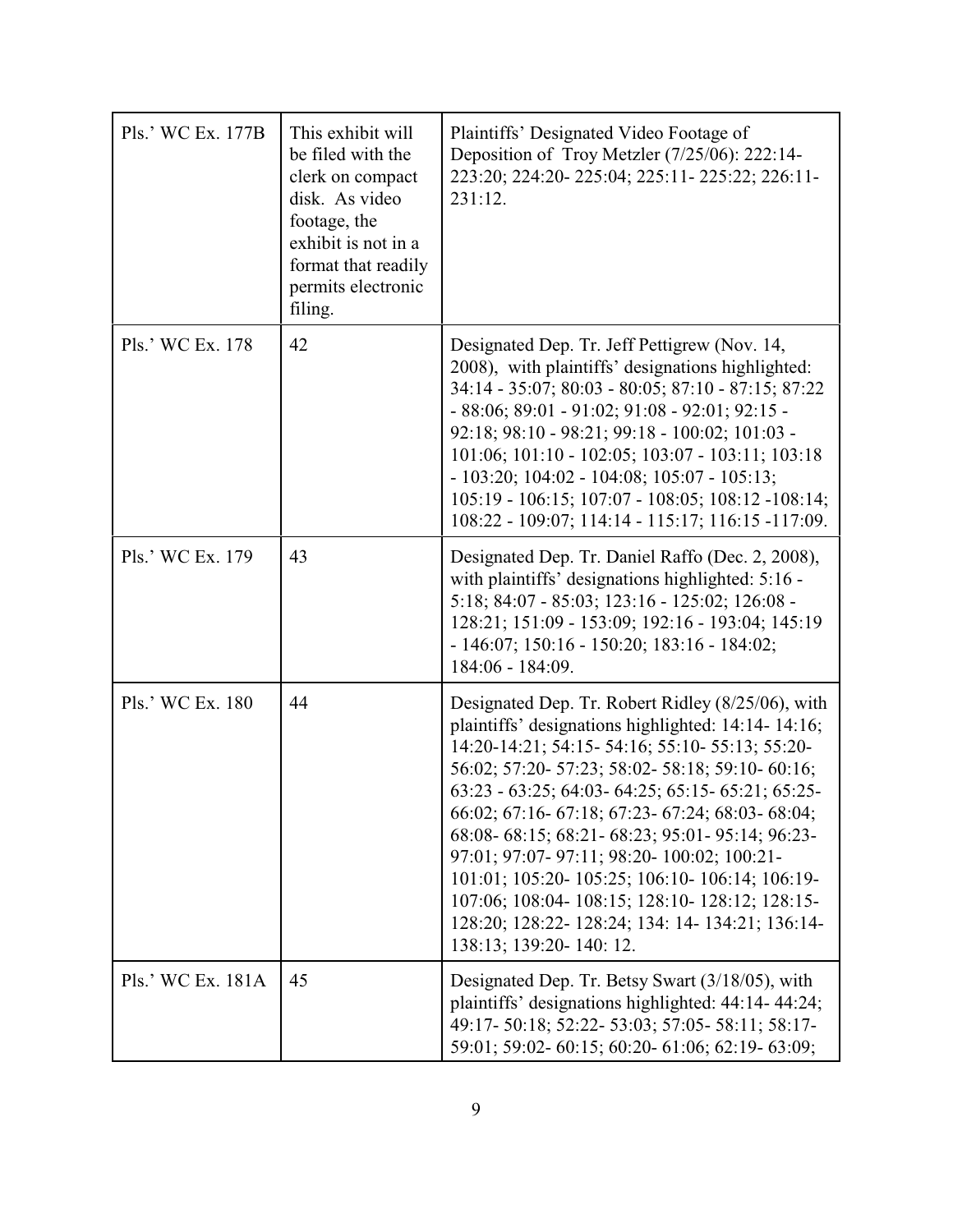|                   |                                                                                                                                                                             | 64:01-65:18; 69:21-69:23; 80:15-19; 108:08-<br>109:23.                                                                                                                                                                                                                                                                                                                                                                                                                                                                                                                                                                                                           |
|-------------------|-----------------------------------------------------------------------------------------------------------------------------------------------------------------------------|------------------------------------------------------------------------------------------------------------------------------------------------------------------------------------------------------------------------------------------------------------------------------------------------------------------------------------------------------------------------------------------------------------------------------------------------------------------------------------------------------------------------------------------------------------------------------------------------------------------------------------------------------------------|
| Pls.' WC Ex. 181B | This exhibit will<br>be filed with the<br>clerk on compact<br>disk. As video<br>footage, the<br>exhibit is not in a<br>format that readily<br>permits electronic<br>filing. | Plaintiffs' Designated Video Footage of<br>Deposition of Betsy Swart (3/18/05): 44:14-<br>44:24; 49:17- 50:18; 52:22- 53:03; 57:05- 58:11;<br>59:02-60:15; 60:20-61:06; 62:19-63:09; 64:01-<br>65:18; 108:08-109:23.                                                                                                                                                                                                                                                                                                                                                                                                                                             |
| Pls.' WC Ex. 182  | 46                                                                                                                                                                          | Designated Dep. Tr. Alejandro Vargas (5/31/07),<br>plaintiffs' designations highlighted: 19:08-19:13;<br>20:19-21:03; 21:14-21:19; 22:02-22:10; 25:10<br>$-25:22$ ; 40:15-40:20; 44:04-44:20; 47:10-48:22;<br>51:19 -52:12; 54:13-56:01; 68:02-69:12; 69:17<br>-69:19; 70:03; 86:21-88:14; 88:20-90:10; 102:01<br>-103:18; 112:07-113:12; 113:21-114:16; 115:17<br>-116:08; 116:19-117:01; 117:08-117:13; 119:04<br>$-120:15$ ; 122:06-122:18; 124:02-124:16; 124:10-<br>16; 128:05-128:10; 128:17-130:03; 186:14<br>-187:11; 187:15-187:18; 188:21-189:02; 227:19<br>-227:20; 227:21-228:01; 228:13-22; 229:01;<br>230:13-231:01; 231:07-233:08; 253:51-254:03. |
| Pls.' MC Ex. 27   | 47                                                                                                                                                                          | 2007 Animal Care Routine (FEI 49043-49063)                                                                                                                                                                                                                                                                                                                                                                                                                                                                                                                                                                                                                       |
| Pls.' MC Ex. 75   | 48                                                                                                                                                                          | 2002 Brochure for the Center for Elephant<br>Conservation (FELD 3354-3357)                                                                                                                                                                                                                                                                                                                                                                                                                                                                                                                                                                                       |

Respectfully submitted,

 /s/ Delcianna J. Winders Delcianna J. Winders (D.C. Bar No. 488056) Tanya M. Sanerib (D.C. Bar No. 473506) Katherine A. Meyer (D.C. Bar No. 244301) Eric R. Glitzenstein (D.C. Bar No. 358287) Howard M. Crystal (D.C. Bar No. 446189)

Meyer Glitzenstein & Crystal 1601 Connecticut Avenue, N.W., Suite 700 Washington, D.C. 20009